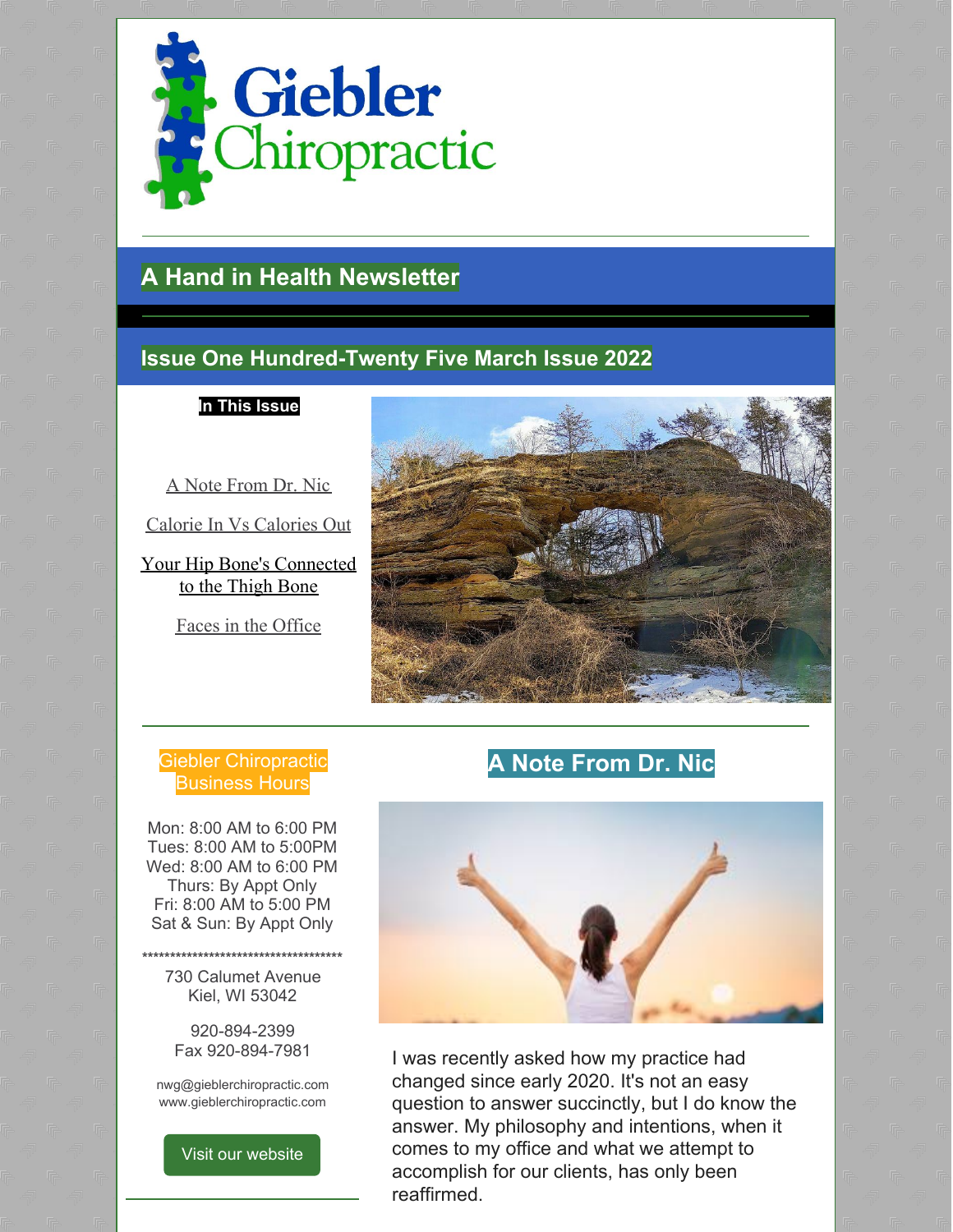#### \*We Need Your Help\*

Our Newsletter went out to 380 people this month! Our goal in 500... please forward the email to your friends and family!!

> Thanks in advance Dr. Nic

**Receive A Hand in Health...**

Join Our [Mailing](http://www.gieblerchiropractic.com/newsletter/) List!

#### **Riddle me this:**

What is the healthiest kind of water?

#### Peppermint Leaf



Peppermint (Mentha piperita) is a folk remedy for stomach ailments. Found abundantly throughout the Americas and Europe, its volatile oil has been extensively

The 'big picture', for me and Giebler Chiropractic, is all about Quality of Life. Our health care system today focus much on lifespan, life duration, and avoidance of symptoms. What about Life Quality, and actual Health, rather than simply being alive. Are you actually living, or simply existing? There is a profound difference between being Healthy, and being 'Not Sick.' Think of it this way. Do you want to be someone considered Intelligent, or just Not Dumb? Attractive, or Not Ugly? Kind, or Not Mean? There are differences!

Getting back to our office and Quality of Life, I try to help clients understand that Quality of Life is directly derived for Personal Independence. The more you can do in life, physically, the higher your quality of life is. That is one aspect of my practice that was reinforced over and over again over the past couple of years. As we lost personal independence and freedom for the sake of the 'greater good' or 'public health', our quality of life suffered as individuals, and as a community and society. And I strongly question (and highly doubt) if all of the restrictions and mandates truly helped much, if at all.

Instead of restrictions and mandates, let's focus on independence and freedom, and mobility. The more you move, the more independent you are. That's where Chiropractic comes into the equation. When your muscles and joints move better and function better, you gain independence. And with that, comes quality of life. It's a small thing, a chiropractic adjustment, but it has profound effects throughout your life.

Quality of Life comes from Personal Independence. Personal Independence comes from Mobility. Chiropractic care, Proper Nutrition, and an Exercise Program all enhance your ability to move. And that's what it all comes down to.

Take care of yourself. Weigh the odds of health in your favor by doing the simple things like eating better, moving more, and getting your muscles and joints cared for...and see the difference that results!

## **Calories In Vs Calories Out**

It is no secret that the prevalence of obesity in America has increased dramatically over the last few decades,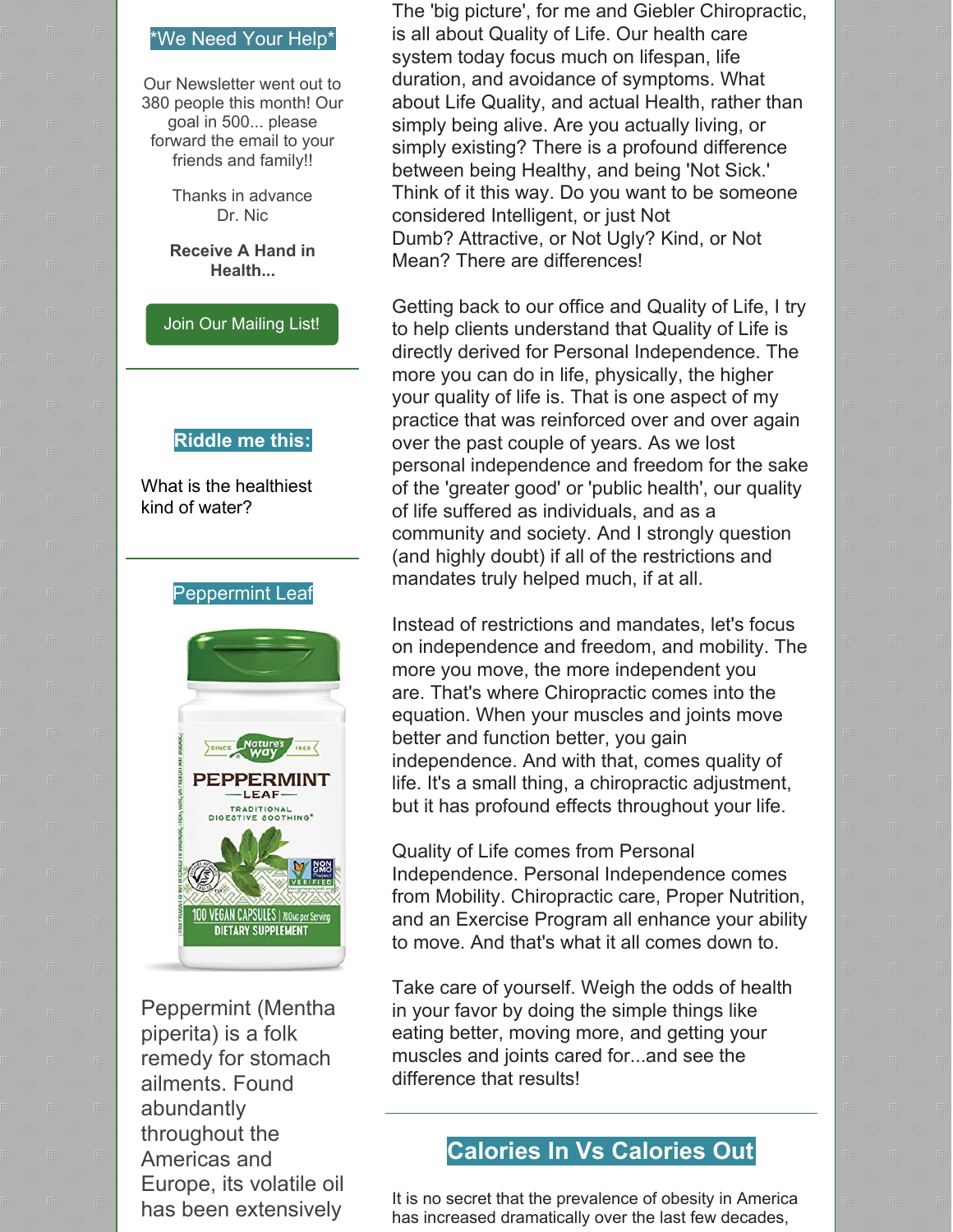used in clinical studies.

Our Peppermint is carefully grown, tested and produced to certified quality standards.

**Satisfaction** guaranteed.

Take 2 capsules three times daily, preferably with food.

### **Did you know?**

Chiropractors have extensive education and training.



Doctors of chiropractic have the initials "DC" after their name. They must go to college and study premedical subjects, similar to medical doctors. They must then attend an accredited chiropractic college, usually for 4 to 5 years. Their studies may include anatomy, bone disorders, nervous system disorders, X-rays, manipulations, exercise therapy, and nutrition. Chiropractors must

and coming off last month's Super Bowl parties, it may be even more so in the forefront of our minds.

Since 1980, the obesity rate in American adults has doubled from 15% to 30% in 2015. It is now at a staggering 42.5%. The reason behind this upswing might seem obvious at first: people are simply eating too much food. Recent research, however, isn't quite that simple. Are we eating too much food (taking in too many calories) or are we not burning enough calories (calories out)? Let's look at the "Calories-In & Calories-Out" Conundrum:



Side A: Caloric Intake Has Increased in the Last Three **Decades** 

"During 1971-2000, a statistically significant increase in average energy intake occurred." These are the results of a U.S. Centers for Disease Control and Prevention (CDC) analysis of four National Health and Nutrition Examination Surveys (NHANES) conducted between 1971 and 2000. These surveys showed that in 2000 the average man consumed 168 calories a day more than in 1971. The average woman increased her intake by 335 calories a day over the same period. The primary cause of this rise was an increase in the amount of carbohydrates consumed due to a plethora of added sugars and refined grains to the standard diet. Calorie-dense foods are too prominent, too cheap, and too readily accessible in our diets. Side B: We Simply Aren't Burning Enough Calories These Days

A study by a team of Stanford University School of Medicine researchers suggests that the recent rise in obesity might have a different culprit: sedentary lifestyles. The team looked at the same NHNES surveys and found a large increase in reported levels of inactivity. In 1988, 19% of women reported no physical activity. In 2010, this number was 52%. Men were similarly sedentary, with reports of inactivity rising from 11% in 1988 to 43% in 2010. The researchers also reported that they did not find a substantial increase in caloric intake over time.

So, what we really need to do is get more active and burn off some of those calories!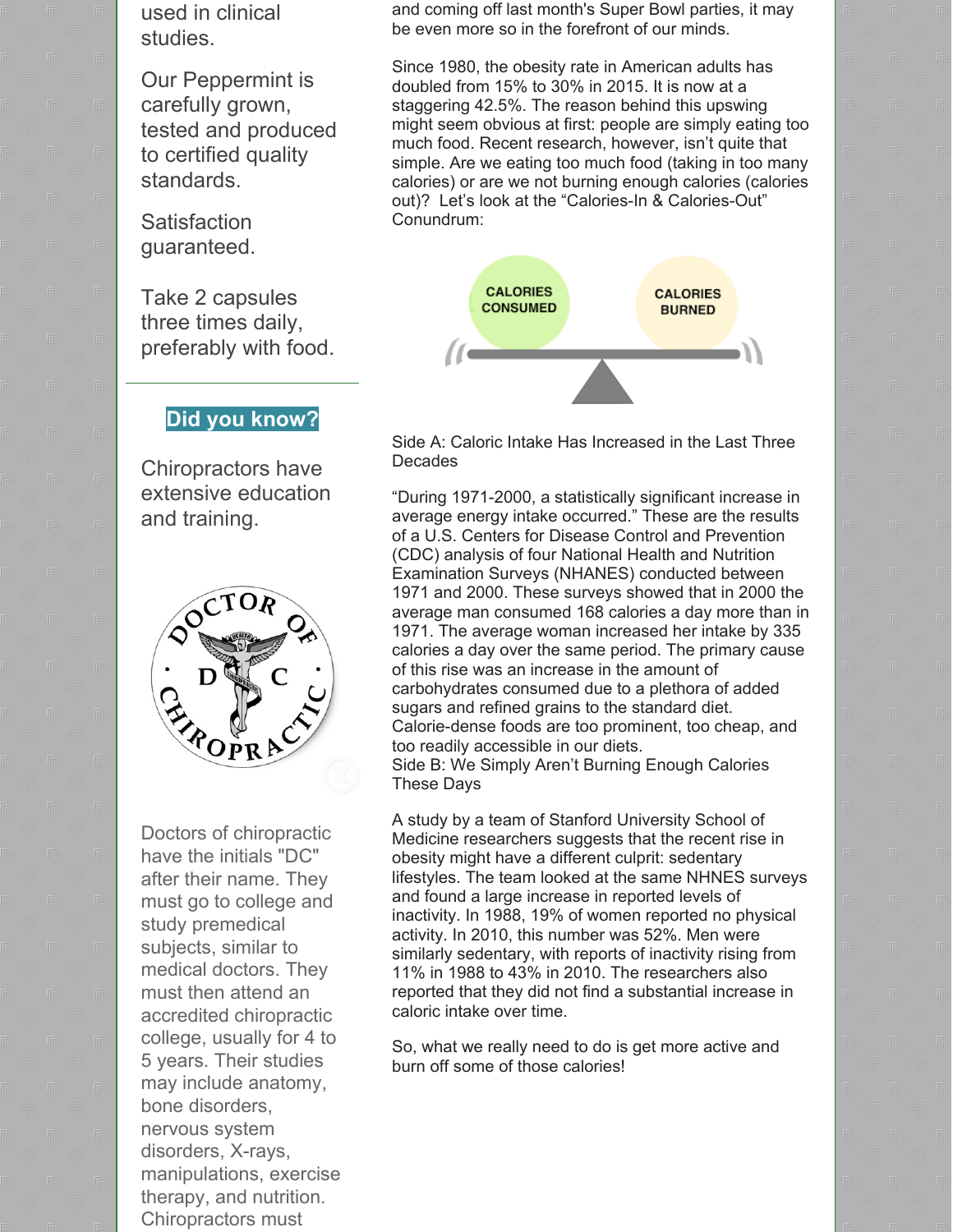then pass a national exam to get a license to practice in their state.

Every 2 years your chiropractor needs 40 continuing education credits hours through the WCA, ACA, ICA , or courses sponsored by an approved Chiropractic College or Medical School. All courses need to be preapproved by the Board.

# **ACHVE**

#### Find us on Facebook!



Click Here to go to our [Facebook](https://www.facebook.com/gieblerchiro/) page!

#### So, What Does This Mean for You?

Which is more important to maintaining a healthy weight: calorie consumption or activity? The results from these two studies make it clear that the answer is "both." Whether average calorie consumption has increased over the past few decades or not, high caloric intake does lead to weight gain. The same is true of living a sedentary lifestyle. Both aspects must be in balance to maintain a healthy weight. While it is certainly true that the composition of the calories we eat and the timing (and size) of our individual meals matter, "calories-in versus calories-out" is the correct fundamental starting point for conversations about weight management and weight loss.

Click [Here](https://gieblerchiropractic.blogspot.com/2022/03/calories-in-vs-calories-out.html) to finish reading

# **Your Hip Bone's Connected to the Thigh Bone**

#### **Riddle answer:**

Well Water

#### **Upcoming Events**

**March 10,12:** Dr. Nic will be attending Continuing Education classes, and Abbie will be getting certified as a Chiropractic **Technician** 

**March 18:** Ellie turns 29! Happy Birthday!

**March 22:** Office closed after 9:45am

A biomechanical chain—sometimes called the "kinematic chain" or "kinetic chain"—is a simple idea about a complex system. You already know that the hip bone is connected to the thigh bone, the thigh bone is connected to the leg bone, the leg bone is connected to the ankle bone, and the ankle bone is connected to the foot bone.

(Okay…maybe it's slightly more complicated than that, but you get the idea.) This interconnectedness is the basis of how our bodies work, and it's about more than merely the bones that make up our skeleton. This biomechanical chain includes our muscles, tendons, ligaments, blood vessels, glands, nerves and much more.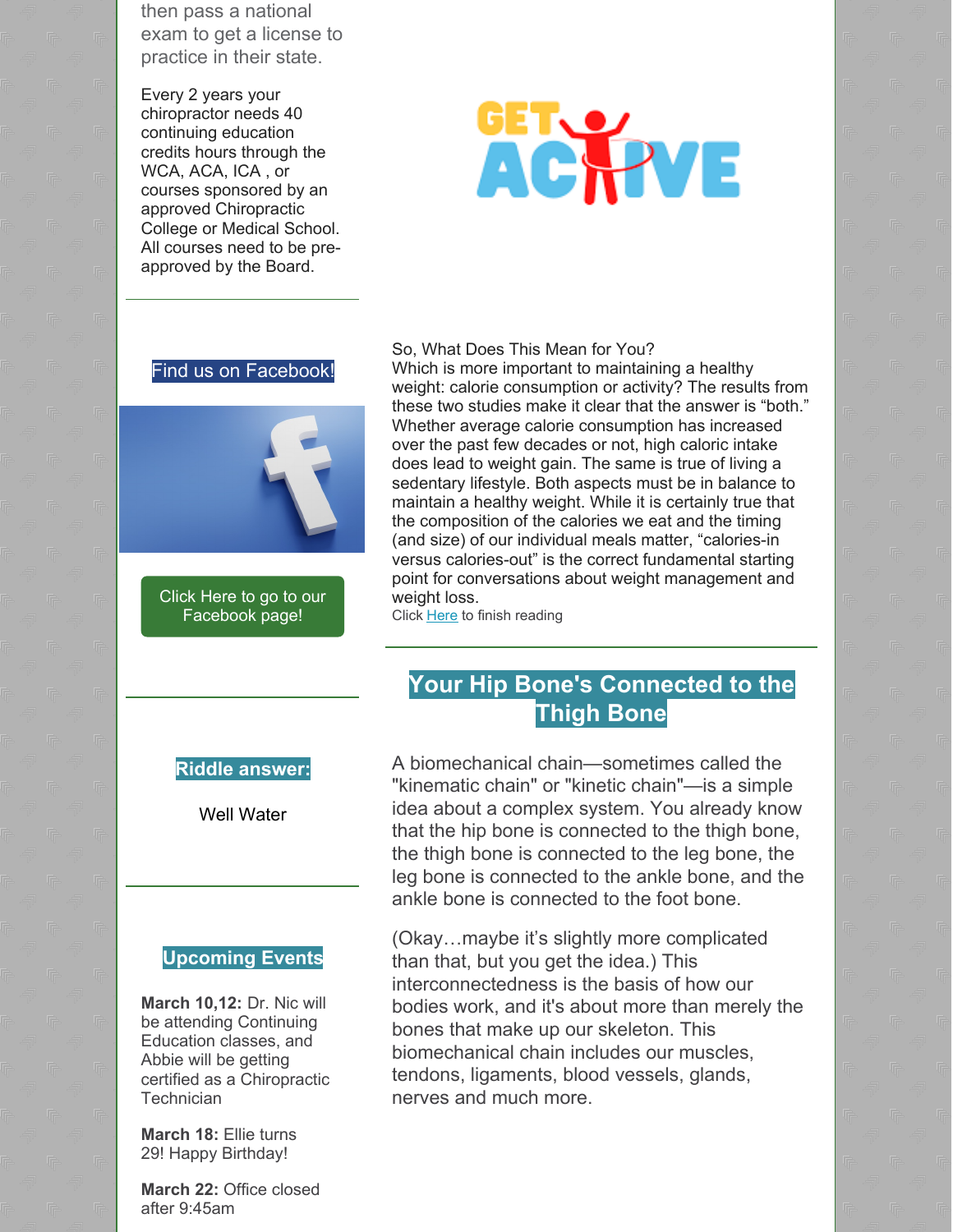## **THE KINETIC CHAIN**



The important thing to understand about the biomechanical chain is that if one link is broken, it will likely affect others in an adverse manner. The human body is brilliantly designed to compensate for these types of problems, but this compensation usually comes with a price as other parts of the body absorb additional or unusual stresses. For example, structural weakness, misalignment or asymmetries in the feet can trigger changes further up the body, particularly in the ankles, knees, hips, back and neck. In fact, nearly everyone that I see at the office with a low back pain also has problems with one or both of their feet!

There is a similar cause-and-effect relationship that can begin with just a single misaligned or movement-restricted vertebra in the back. Resulting pain may cause the person to favor one leg over the other while walking, resulting in further distortion of the posture and greater misalignment, resulting in even more problems and pain.

The study of mechanics concerns itself with how matter reacts to forces, which can involve pressure and/or motion. We see this when someone uses a simple lever and fulcrum to lift a heavy object. Biomechanics merely takes these same simple principles and applies them to the body. The field of biomechanics includes both static (body at rest and in balance) and dynamic (body in motion) aspects.

By studying the structure of the body and the forces involved in staying at rest or being in motion, it is possible to better understand the underlying sources of injury and teach improved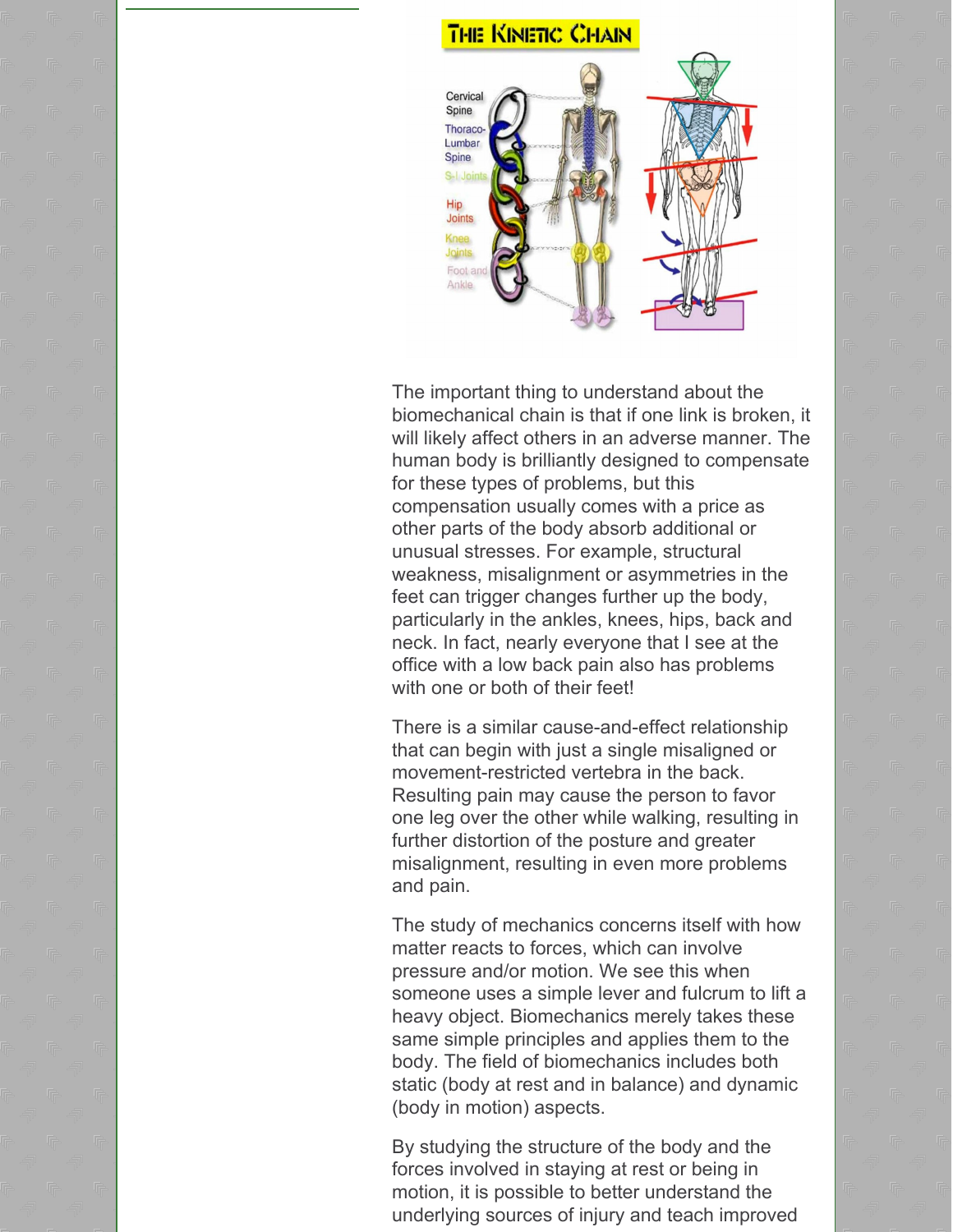ways to perform repetitive or even competitive actions. Greater understanding of the biomechanical chain can help improve sports performance, functional training, and strength and conditioning. It can also help with injury management, rehabilitation and even injury prevention.

Poor biomechanics can lead to a range of musculoskeletal problems. When the body has to overcompensate for poor biomechanics, it has to work harder to produce the same effect. This leads to greater fatigue and pain. Even something as simple and seemingly low-stress as sitting at a computer desk can result in tension, stiffness and possible spasms in one or both arms, for example.



Click [Here](https://gieblerchiropractic.blogspot.com/2022/03/your-hip-bones-connected-to-thigh-bone.html) to finish reading.

# **Faces in the Office**

## **Meet Jack Heckmann**

Jack Heckmann, who also goes by Heck Jackmann, is hard to miss when at our office. He will be the young man who is apparently a spokesman for Muskie Innovations, and will be the patient giving me as much grief as I give him. I also see Jack's sister, mom, and grandfather at our office, but everyone else seems to know him as well, which makes for fun visits! Jack entertains not only myself but also the staff when he visits, and that makes every visit an adventure!